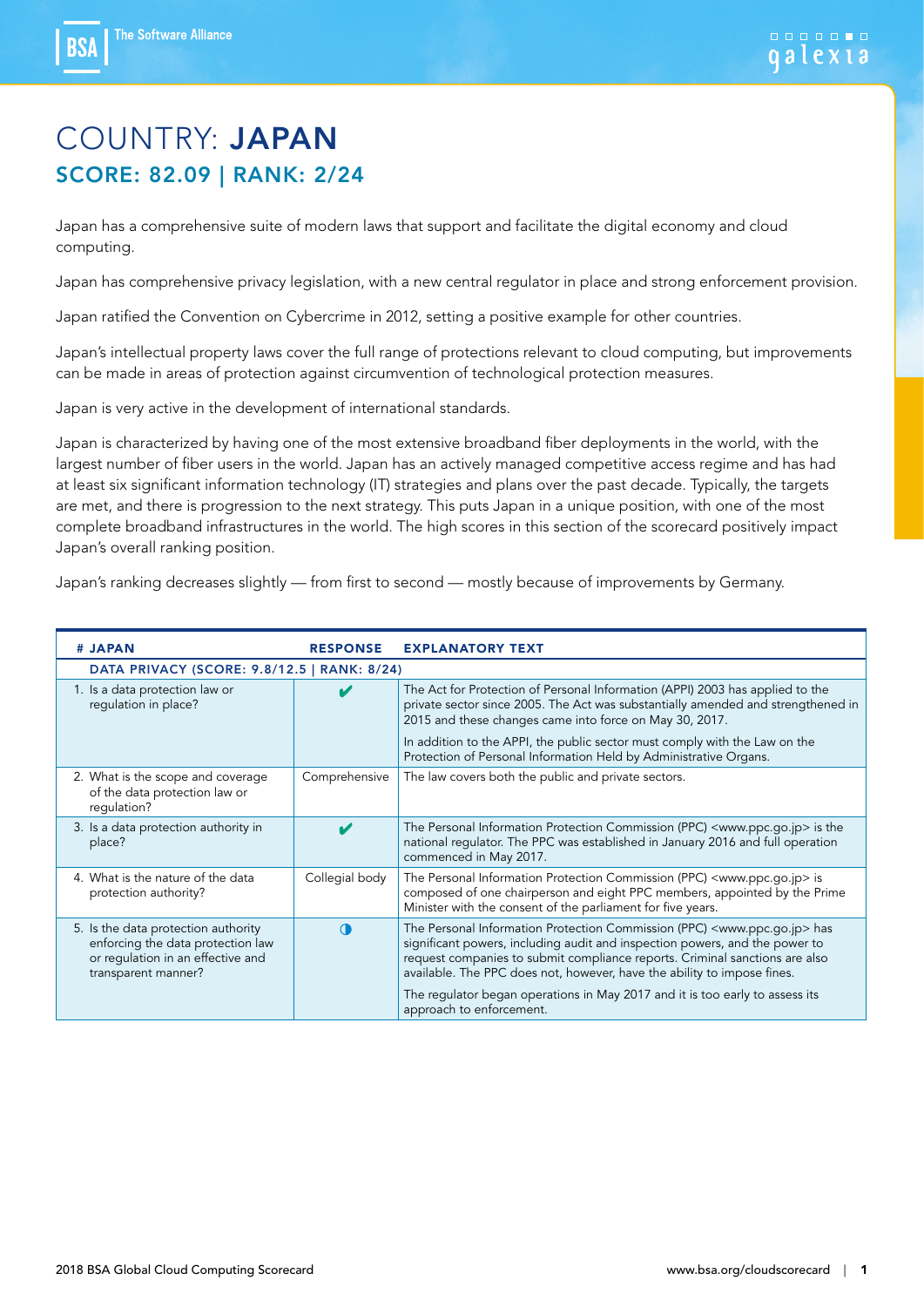| # JAPAN                                                                                                                                                                                            | <b>RESPONSE</b>                  | <b>EXPLANATORY TEXT</b>                                                                                                                                                                                                                                                                                                                                                                                                                                                                                                                                                                                                                                                                                         |
|----------------------------------------------------------------------------------------------------------------------------------------------------------------------------------------------------|----------------------------------|-----------------------------------------------------------------------------------------------------------------------------------------------------------------------------------------------------------------------------------------------------------------------------------------------------------------------------------------------------------------------------------------------------------------------------------------------------------------------------------------------------------------------------------------------------------------------------------------------------------------------------------------------------------------------------------------------------------------|
| 6. Is the data protection law or<br>regulation compatible with<br>globally recognized frameworks<br>that facilitate international data<br>transfers?                                               | APEC framework<br>& EU framework | Although Japanese law contains some unique provisions, the core principles are<br>based on a mix of the Organisation for Economic Co-operation and Development<br>(OECD) Privacy Guidelines and the EU Data Protection Directive. In July 2017 The<br>European Commission announced that it expected to grant Japan "adequacy"<br>status under the EU Directive by early 2018. < europa.eu/rapid/press-release_<br>STATEMENT-17-1880_en.htm>. If granted, this would allow personal data to be<br>transferred to Japan without further conditions.                                                                                                                                                              |
|                                                                                                                                                                                                    |                                  | Japan is a member of the Asia Pacific Economic Cooperation (APEC), and the<br>Japanese privacy law complies with the APEC Privacy Framework.                                                                                                                                                                                                                                                                                                                                                                                                                                                                                                                                                                    |
|                                                                                                                                                                                                    |                                  | The 2015 amendments to the law will be supported by implementation guidelines<br>developed by the Personal Information Protection Commission (PPC) <www.ppc.<br>go.jp&gt;. The implementation guidelines include a proposed provision recognizing<br/>the APEC Cross-Border Privacy Rules scheme (APEC CBPRs) <www.cbprs.org> as<br/>a mechanism for cross-border transfers. Once in force, this provision would allow<br/>cross-border transfers without further conditions when either the transferring or<br/>receiving company is a certified APEC CBPRs participant.</www.cbprs.org></www.ppc.<br>                                                                                                         |
| 7. Are data controllers free from                                                                                                                                                                  | V                                | There are no general requirements for registration in Japanese privacy law.                                                                                                                                                                                                                                                                                                                                                                                                                                                                                                                                                                                                                                     |
| registration requirements?                                                                                                                                                                         |                                  | However, some companies that specialize in information brokering and selling<br>lists of names and contact details may wish to take advantage of special "opt-out"<br>provisions, by notifying the Personal Information Protection Commission (PPC)<br><www.ppc.go.jp>. This acts as a de facto registration requirement for a small<br/>number of companies.</www.ppc.go.jp>                                                                                                                                                                                                                                                                                                                                   |
| 8. Are there cross-border data transfer<br>requirements in place?                                                                                                                                  | Detailed<br>requirements         | Cross-border data transfers generally require prior consent of individuals,<br>including a requirement to provide proper information about the location<br>(e.g., specify the receiving country and/or region). However, a range of broad<br>exceptions apply, including an exception for organizations that have a data<br>protection system that is equivalent to the protections in Japanese law or<br>countries that are designated by the PPC as providing an adequate level of<br>protection. Companies certified as compliant with the APEC Cross-border Privacy<br>Rules (CBPRs) <www.cbprs.org> are considered as having adequate protections<br/>and therefore meeting the exception.</www.cbprs.org> |
| 9. Are cross-border data transfers<br>free from arbitrary, unjustifiable, or<br>disproportionate restrictions, such<br>as national or sector-specific data<br>or server localization requirements? | V                                | Japan's cross-border data transfer rules only came into effect in May 2017, and it is<br>difficult assess their practical effect. As of June 2017, the PPC has released further<br>guidance on the requirements for cross-border data transfers, although country<br>designation remains outstanding.<br>There are no registration requirements for overseas transfer of data and no<br>general data localization requirements in Japanese laws.                                                                                                                                                                                                                                                                |
| 10. Is there a personal data breach<br>notification law or regulation?                                                                                                                             | $\bullet$                        | Japanese privacy law does not include a general data breach notification<br>requirement. However, PPC Guidelines and several sectoral guidelines do impose<br>data breach notification requirements on organizations subject to those regulators,<br>including cloud service providers.                                                                                                                                                                                                                                                                                                                                                                                                                         |
| 11. Are personal data breach<br>notification requirements<br>transparent, risk-based, and not<br>overly prescriptive?                                                                              | $\bullet$                        | The rules on data breach notification requirements in Japan are inconsistent<br>and vague. For example, the PPC Guidelines encourage, rather than mandate,<br>notification to individuals.                                                                                                                                                                                                                                                                                                                                                                                                                                                                                                                      |
| 12. Is an independent private right of                                                                                                                                                             | V                                | Article 13 of the Constitution of Japan (1946) states:                                                                                                                                                                                                                                                                                                                                                                                                                                                                                                                                                                                                                                                          |
| action available for breaches of<br>data privacy?                                                                                                                                                  |                                  | "All of the people shall be respected as individuals. The right to life, liberty,<br>and the pursuit of happiness shall, to the extent that it does not interfere with<br>the public welfare, be the supreme consideration in legislation and in other<br>qovernmental affairs."                                                                                                                                                                                                                                                                                                                                                                                                                                |
|                                                                                                                                                                                                    |                                  | An individual can initiate an action against a breach of data privacy based upon<br>torts theory.                                                                                                                                                                                                                                                                                                                                                                                                                                                                                                                                                                                                               |
|                                                                                                                                                                                                    |                                  | These constitutional provisions have been used in private actions against the<br>government (but not against the private sector).                                                                                                                                                                                                                                                                                                                                                                                                                                                                                                                                                                               |
| <b>SECURITY (SCORE: 10.5/12.5   RANK: 5/24)</b>                                                                                                                                                    |                                  |                                                                                                                                                                                                                                                                                                                                                                                                                                                                                                                                                                                                                                                                                                                 |
| 1. Is there a national cybersecurity                                                                                                                                                               |                                  | Japan's Cyber Security Strategy was published in September 2015.                                                                                                                                                                                                                                                                                                                                                                                                                                                                                                                                                                                                                                                |
| strategy in place?                                                                                                                                                                                 |                                  | <www.nisc.go.jp cs-strategy-en.pdf="" eng="" pdf=""></www.nisc.go.jp>                                                                                                                                                                                                                                                                                                                                                                                                                                                                                                                                                                                                                                           |
|                                                                                                                                                                                                    |                                  | The National Center of Incident Readiness and Strategy for Cybersecurity (NISC)<br><www.nisc.go.jp> is empowered to develop national strategy and policy, ensuring<br/>the cybersecurity of ministries and agencies, and serving as a focal point for<br/>international cooperation.</www.nisc.go.jp>                                                                                                                                                                                                                                                                                                                                                                                                           |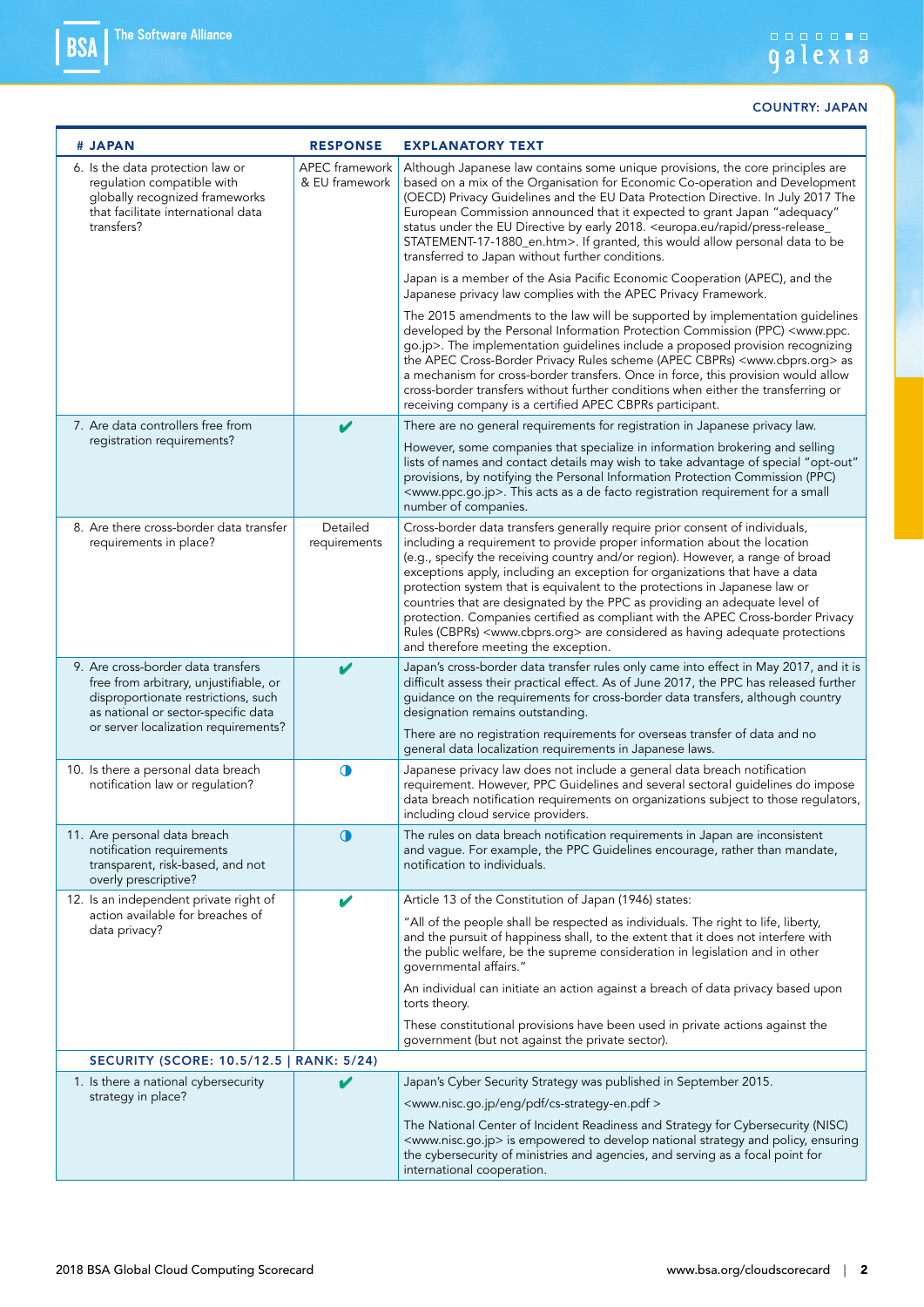| # JAPAN                                                                                                                                                                        | <b>RESPONSE</b> | <b>EXPLANATORY TEXT</b>                                                                                                                                                                                                                                                                                                                                                                                                                                                                                                                                                                                                                               |
|--------------------------------------------------------------------------------------------------------------------------------------------------------------------------------|-----------------|-------------------------------------------------------------------------------------------------------------------------------------------------------------------------------------------------------------------------------------------------------------------------------------------------------------------------------------------------------------------------------------------------------------------------------------------------------------------------------------------------------------------------------------------------------------------------------------------------------------------------------------------------------|
| 2. Is the national cybersecurity<br>strategy current, comprehensive,<br>and inclusive?                                                                                         | V               | The strategy is a comprehensive document that considers both the benefits and<br>risks of cyber technology and includes an implementation and review component.<br>The legal framework supporting cybersecurity is one of the strongest in the<br>region, following the passage of the Basic Law on Cybersecurity (Act No. 104 of<br>2014) <www.japaneselawtranslation.go.jp ?id="2760&amp;vm=02&amp;re=01" detail="" law="">.</www.japaneselawtranslation.go.jp>                                                                                                                                                                                     |
| 3. Are there laws or appropriate<br>guidance containing general<br>security requirements for cloud<br>service providers?                                                       | $\bigcirc$      | Article 20 of the Personal Information Protection Act (Security Control Measures)<br>provides that "an entity handling personal information must take necessary and<br>proper measures for the prevention of leakage, loss, or damage, and for other<br>control of security of the personal data." Additional best practice guidance is<br>provided by some regulators and industry associations, but Article 20 is the only<br>binding legal requirement, if applicable                                                                                                                                                                              |
|                                                                                                                                                                                |                 | For example, Article 7 of the Basic Law on Cybersecurity 2014 states that<br>Cyberspace-Related Business Entities and other business entities are required<br>to make an effort to ensure Cybersecurity voluntarily and proactively in their<br>businesses and to cooperate with the measures on Cybersecurity taken by the<br>national government or local governments.                                                                                                                                                                                                                                                                              |
|                                                                                                                                                                                |                 | "Cyberspace-Related Business Entities" are defined as those organizations<br>engaged in business regarding the maintenance of the Internet and other<br>advanced information and telecommunications networks, the utilization of<br>information and telecommunications technologies, or involved in business related<br>to Cybersecurity."                                                                                                                                                                                                                                                                                                            |
| 4. Are laws or guidance on security<br>requirements transparent, risk-<br>based, and not overly prescriptive?                                                                  | V               | Japan's approach to cloud security issues has a strong focus on international<br>standards and promotes the ISO/IEC 27017 Code of practice for information<br>security controls based on ISO/IEC 27002 for cloud services (issued in 2015).<br>Indeed, the ISO standard was based on the Japanese national standard for cloud<br>security. The requirements are transparent and follow international best practice.                                                                                                                                                                                                                                   |
| 5. Are there laws or appropriate<br>guidance containing specific<br>security audit requirements for<br>cloud service providers that take<br>account of international practice? | $\mathbf 0$     | Security audits are considered in the Personal Information Protection Act as one<br>measure that can be used to comply with the privacy and outsourcing provisions<br>contained in the legislation. These requirements can be applied to cloud<br>computing, but they are not mandatory.                                                                                                                                                                                                                                                                                                                                                              |
| 6. Are international security standards,<br>certification, and testing recognized<br>as meeting local requirements?                                                            |                 | Japan is a Certificate Authorizing Member (the highest level) of the Common<br>Criteria Recognition Agreement (CCRA) <www.commoncriteriaportal.org>. The<br/>Japan Information Technology Security Evaluation and Certification Scheme<br/><www.ipa.go.jp jisec="" jisec_e="" security=""> manages the provision of certifications.<br/>Some very specific certifications are required under the 2005 Standards for<br/>Information Security Measures for Central Government Computer Systems, but<br/>these only apply to "important e-government information systems and software<br/>developments."</www.ipa.go.jp></www.commoncriteriaportal.org> |
|                                                                                                                                                                                |                 | Also, there is growing use of the Cloud Security (CS) Mark Gold Level certification<br>as a requirement in government procurement. This a Japanese-specific<br>certification managed by the Japan Information Security Audit Association (JASA)<br><jcispa.jasa.jp cloud_security="">.</jcispa.jasa.jp>                                                                                                                                                                                                                                                                                                                                               |
| CYBERCRIME (SCORE: 12/12.5   RANK: 1/24)                                                                                                                                       |                 |                                                                                                                                                                                                                                                                                                                                                                                                                                                                                                                                                                                                                                                       |
| 1. Are cybercrime laws or regulations<br>in place?                                                                                                                             | V               | Cybercrimes are covered by a combination of provisions in the Act Concerning<br>the Prohibition of Unauthorized (Computer) Access (Unauthorized Access Act) and<br>the Criminal Code.                                                                                                                                                                                                                                                                                                                                                                                                                                                                 |
| 2. Are cybercrime laws or regulations<br>consistent with the Budapest<br>Convention on Cybercrime?                                                                             |                 | Japan signed the Council of Europe Convention on Cybercrime in 2001. In July<br>2011, Japan amended the Criminal Code to include provisions that comply with<br>the Convention. Japan ratified the Convention in July 2012.                                                                                                                                                                                                                                                                                                                                                                                                                           |
| 3. Do local laws and policies on law<br>enforcement access to data avoid<br>technology-specific mandates<br>or other barriers to the supply of                                 | V               | There is no specific law to address the access by law enforcement agencies to<br>encrypted data. If an investigation is necessary law enforcement agencies may ask<br>service providers/makers to cooperate to decrypt data.                                                                                                                                                                                                                                                                                                                                                                                                                          |
| security products and services?                                                                                                                                                |                 | There have been no proposals in Japan for mandating specific security technology<br>or requiring backdoor access to security products.                                                                                                                                                                                                                                                                                                                                                                                                                                                                                                                |
| 4. Are arrangements in place for the<br>cross-border exchange of data for<br>law enforcement purposes that are<br>transparent and fair?                                        | v               | Japan has a small number of Mutual Legal Assistance Treaties (MLATs) in place<br>(China, Korea, Hong Kong SAR, EU, Russia, and the United States). Japan also<br>uses the mutual cooperation mechanisms set out in the Council of Europe<br>Convention on Cybercrime.                                                                                                                                                                                                                                                                                                                                                                                 |
|                                                                                                                                                                                |                 |                                                                                                                                                                                                                                                                                                                                                                                                                                                                                                                                                                                                                                                       |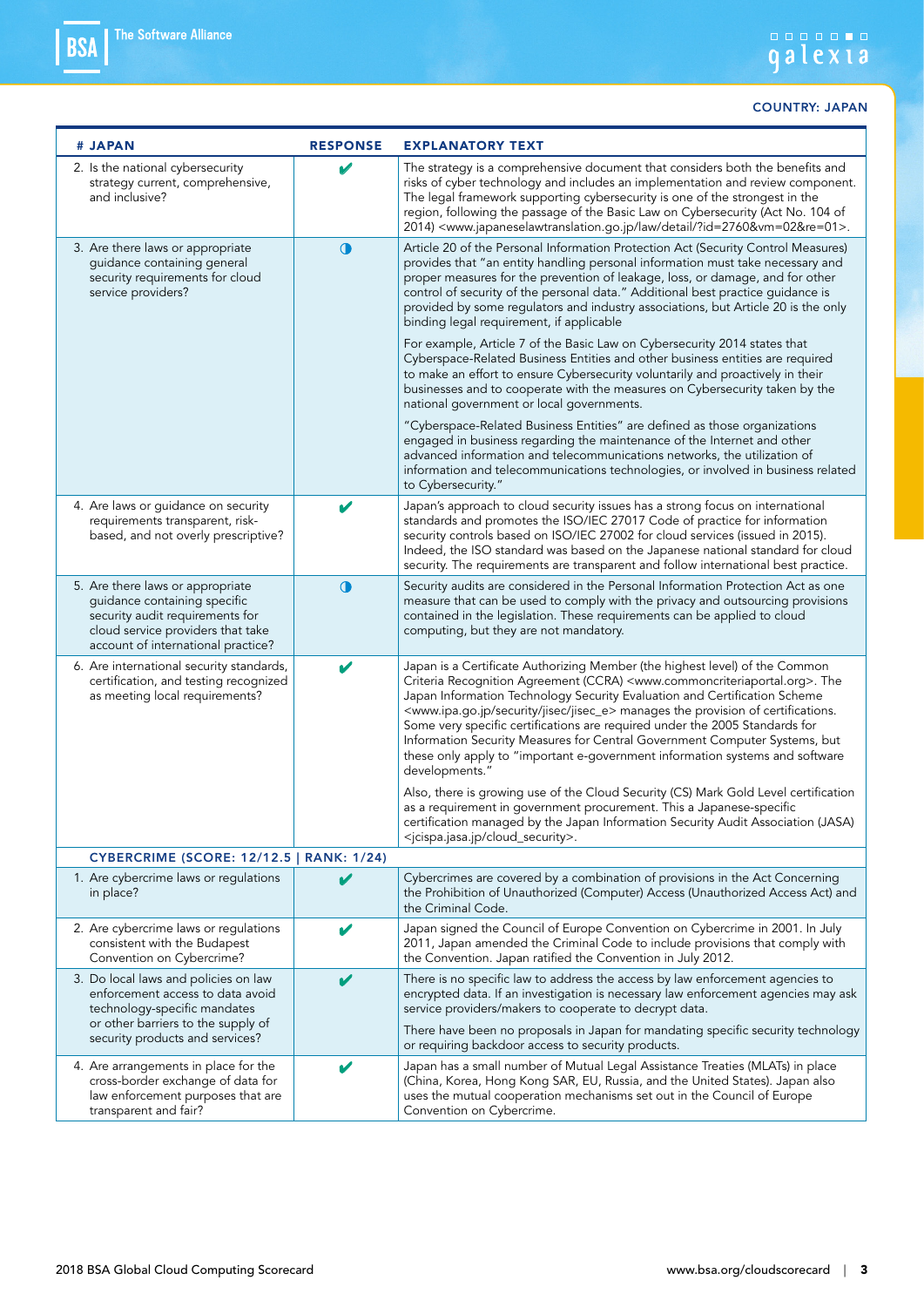| # JAPAN                                                                                                                                     | <b>RESPONSE</b> | <b>EXPLANATORY TEXT</b>                                                                                                                                                                                                                                                                                                                                                                                                                                                                                                                                   |
|---------------------------------------------------------------------------------------------------------------------------------------------|-----------------|-----------------------------------------------------------------------------------------------------------------------------------------------------------------------------------------------------------------------------------------------------------------------------------------------------------------------------------------------------------------------------------------------------------------------------------------------------------------------------------------------------------------------------------------------------------|
| INTELLECTUAL PROPERTY RIGHTS (SCORE: 9/12.5   RANK: 11/24)                                                                                  |                 |                                                                                                                                                                                                                                                                                                                                                                                                                                                                                                                                                           |
| 1. Are copyright laws or regulations<br>in place that are consistent with<br>international standards to protect<br>cloud service providers? | V               | Japan has implemented international standards in its intellectual property laws.<br>Japan does not have traditional copyright "safe harbor" protection in place for<br>intermediaries such as cloud service providers. Instead, the Act on the Limitation<br>of Liability for Damages of Specified Telecommunications Service Providers 2001<br>applies to a broad range of laws (copyright, defamation, privacy). The law includes<br>a very tight definition of intermediary, and this may restrict its application to some<br>cloud service providers. |
| 2. Are copyright laws or regulations<br>effectively enforced and<br>implemented?                                                            | V               | Japan has a long and active history of copyright enforcement, including the<br>establishment of the Intellectual Property High Court (established in 2005) as a<br>Special branch of the Tokyo High Court.<br>Japan's law on intermediary liability acts as a de facto "safe harbor" for cloud                                                                                                                                                                                                                                                            |
| 3. Is there clear legal protection<br>against misappropriation of trade<br>secrets?                                                         | $\bigcirc$      | service providers.<br>In Japan, trade secrets are partially protected by the Unfair Competition<br>Prevention Act (UCPA). Article 2(6) protects trade secrets that meet a three-part<br>test:<br>(1) Technical or business information useful for commercial activities;<br>(2) That is kept secret; and<br>(3) That is not publicly known.                                                                                                                                                                                                               |
| 4. Is the law or regulation on trade<br>secrets effectively enforced?                                                                       | $\bullet$       | Japan amended the Unfair Competition Prevention Act (effective from January<br>2016) to broaden the scope of protection available to claimants. This included<br>new liability for attempted misappropriation of trade secrets and distribution of<br>goods made via the use of stolen trade secrets. The Act has also been expanded<br>to cover misappropriation of trade secrets outside Japan.<br>Enforcement activities for trade secrets appear to be increasing.                                                                                    |
| 5. Is there clear legal protection<br>against the circumvention of<br>Technological Protection Measures?                                    | $\bigcirc$      | Protection against circumvention devices remains limited in Japan.                                                                                                                                                                                                                                                                                                                                                                                                                                                                                        |
| 6. Are laws or regulations on the<br>circumvention of Technological<br>Protection Measures effectively<br>enforced?                         | $\bullet$       | Japan has prosecuted some criminal cases for the circumvention of technological<br>protection measures, but enforcement authorities have not been very active in<br>pursuing cases against those providing programs designed to circumvent software<br>license authentication systems (so-called "crack tools").                                                                                                                                                                                                                                          |
| 7. Are there clear legal protections<br>in place for software-implemented<br>inventions?                                                    | $\bigcirc$      | Japanese law on software-implemented inventions is complex, but the overall test<br>for whether a software enabled invention is eligible for patent protection is where<br>"information processing by software is concretely realized by using hardware<br>resources" (Article 2, Paragraph (1) of the Patent Act).                                                                                                                                                                                                                                       |
| 8. Are laws or regulations on<br>the protection of software-<br>implemented inventions<br>effectively implemented?                          | $\bigcirc$      | The Japan Patent Office has issued Examination Guidelines that state a claim<br>for a software-related invention must demonstrate that software and hardware<br>resources work "cooperatively" <www.jpo.go.jp rireki_e="" whate.htm="">.<br/>In practice, it is possible to obtain patents for software-implemented inventions.</www.jpo.go.jp>                                                                                                                                                                                                           |
|                                                                                                                                             |                 | STANDARDS AND INTERNATIONAL HARMONIZATION (SCORE: 10.5/12.5   RANK: 12/24)                                                                                                                                                                                                                                                                                                                                                                                                                                                                                |
| 1. Is there a regulatory body<br>responsible for standards<br>development for the country?                                                  | V               | The Japanese Standards Association (JSA) <www.jsa.or.jp> states that its objective<br/>is "to educate the public regarding the standardization and unification of industrial<br/>standards, and thereby to contribute to the improvement of technology and the<br/>enhancement of production efficiency."<br/>JSA has a combined management and promotional role in the standards process.<br/>However, standards themselves are developed and regulated by the Japanese</www.jsa.or.jp>                                                                  |
| 2. Are international standards favored                                                                                                      | v               | Industrial Standards Committee (JISC) <www.jisc.go.jp>.<br/>Japan prioritizes compliance with international standards.</www.jisc.go.jp>                                                                                                                                                                                                                                                                                                                                                                                                                   |
| over domestic standards?<br>3. Does the government participate<br>in international standards setting<br>process?                            | V               | Japan participates in relevant International Standards Organization (ISO) and<br>International Electrotechnical Commission (IEC) standard-setting processes and<br>is a full member of the ISO. Japan is a participant in the top-level ICT standards<br>committee (JTC-1) <www.iso.org isoiec-jtc-1.html="">.</www.iso.org>                                                                                                                                                                                                                              |
| 4. Are e-commerce laws or regulations<br>in place?                                                                                          | $\bullet$       | There is no general law on e-commerce.<br>The Act on Special Provisions to the Civil Code Concerning Electronic Consumer<br>Contracts and Electronic Acceptance Notice, the Law Concerning Electronic<br>Signatures and Certification Services 2000, and the Act on Specified Commercial<br>Transactions provide further guidance.                                                                                                                                                                                                                        |
| 5. What international instruments are<br>the e-commerce laws or regulations<br>based on?                                                    | Not applicable  | There is no general law on e-commerce.                                                                                                                                                                                                                                                                                                                                                                                                                                                                                                                    |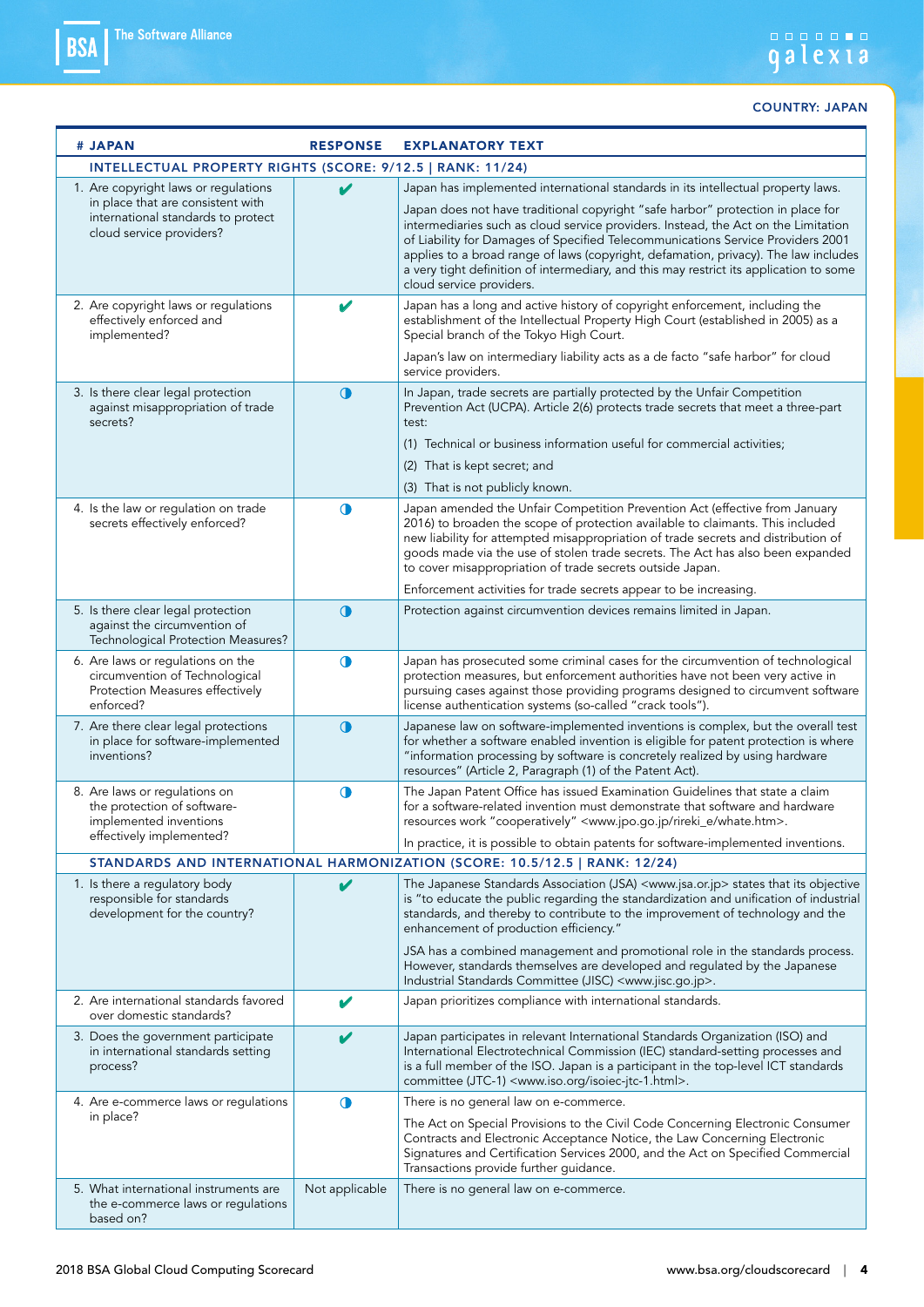### galexia

| # JAPAN                                                                                                                                                                                                           | <b>RESPONSE</b>                                                                                                                                                                                                                                        | <b>EXPLANATORY TEXT</b>                                                                                                                                                                                                                                                                                                                                                                                                                                                                                                                                                                                                                                                                                                                                                                                                                                                                    |
|-------------------------------------------------------------------------------------------------------------------------------------------------------------------------------------------------------------------|--------------------------------------------------------------------------------------------------------------------------------------------------------------------------------------------------------------------------------------------------------|--------------------------------------------------------------------------------------------------------------------------------------------------------------------------------------------------------------------------------------------------------------------------------------------------------------------------------------------------------------------------------------------------------------------------------------------------------------------------------------------------------------------------------------------------------------------------------------------------------------------------------------------------------------------------------------------------------------------------------------------------------------------------------------------------------------------------------------------------------------------------------------------|
| 6. Is there a law or regulation that<br>gives electronic signatures clear<br>legal weight?                                                                                                                        | v                                                                                                                                                                                                                                                      | The Electronic Signature Law states that an electro-magnetic record shall be<br>presumed to be authentic if an Electronic Signature is executed by the signatory.                                                                                                                                                                                                                                                                                                                                                                                                                                                                                                                                                                                                                                                                                                                          |
|                                                                                                                                                                                                                   |                                                                                                                                                                                                                                                        | An "electronic signature" is defined as a means, with respect to the information<br>which is able to be recorded in an electro-magnetic record (which is itself<br>defined as any record produced by electronic, magnetic, or any other means<br>unrecognizable by natural perceptive function, and used for computer data-<br>processing), to certify that such information is produced by the person using that<br>means, and by which it is possible to confirm whether such information is changed<br>or not.                                                                                                                                                                                                                                                                                                                                                                          |
| 7. Are cloud service providers<br>free from mandatory filtering or<br>censoring?                                                                                                                                  | V                                                                                                                                                                                                                                                      | Japan has a self-regulatory system of content regulation in place for online<br>services in accordance with the Act on Development of an Environment that<br>Provides Safe and Secure Internet Use for Young People 2008. Article 17 of the<br>Act requires mobile network providers to require the use of filtering technologies<br>to prevent access by children to harmful content, unless the guardian opts out.                                                                                                                                                                                                                                                                                                                                                                                                                                                                       |
| PROMOTING FREE TRADE (SCORE: 10/12.5   RANK: 4/24)                                                                                                                                                                |                                                                                                                                                                                                                                                        |                                                                                                                                                                                                                                                                                                                                                                                                                                                                                                                                                                                                                                                                                                                                                                                                                                                                                            |
| 1. Is a national strategy or platform in<br>place to promote the development<br>of cloud services and products?                                                                                                   | $\mathbf 0$                                                                                                                                                                                                                                            | The Basic Act on the Advancement of Utilizing Public and Private Sector Data<br>2016 promotes cloud computing service related technology to advance data<br>utilization. The basic plan to implement the act has not yet been released.                                                                                                                                                                                                                                                                                                                                                                                                                                                                                                                                                                                                                                                    |
| 2. Are there any laws or policies in<br>place that implement technology<br>neutrality in government?                                                                                                              | $\bigcirc$                                                                                                                                                                                                                                             | Japan has no policies that promote particular technologies and they generally<br>support and promote innovation. However, there are no specific policies in place<br>that explicitly implement or establish a policy of technology neutrality.                                                                                                                                                                                                                                                                                                                                                                                                                                                                                                                                                                                                                                             |
|                                                                                                                                                                                                                   |                                                                                                                                                                                                                                                        | Japan's most recent policy in this area is the Declaration on the Creation of the<br>World's Most Advanced IT Nation 2016,                                                                                                                                                                                                                                                                                                                                                                                                                                                                                                                                                                                                                                                                                                                                                                 |
|                                                                                                                                                                                                                   |                                                                                                                                                                                                                                                        | <www.kantei.go.jp 20160520="" it2="" jp="" kettei="" pdf="" singi="" siryou1.pdf="">. This<br/>policy replaces prior versions of the policy, and there have been no specific<br/>commitments to technology neutrality in these policies since 2013.</www.kantei.go.jp>                                                                                                                                                                                                                                                                                                                                                                                                                                                                                                                                                                                                                     |
| 3. Are cloud computing services<br>able to operate free from laws or<br>policies that either mandate or give<br>preference to the use of certain<br>products, services, standards, or<br>technologies?            | V                                                                                                                                                                                                                                                      | There are no mandatory requirements or preferences in place for specific<br>technology in laws or policies in Japan.                                                                                                                                                                                                                                                                                                                                                                                                                                                                                                                                                                                                                                                                                                                                                                       |
| 4. Are cloud computing services<br>able to operate free from laws,<br>procurement policies, or licensing<br>rules that discriminate based on<br>the nationality of the vendor,<br>developer, or service provider? | V                                                                                                                                                                                                                                                      | No preferences are granted to domestic suppliers that are relevant to cloud<br>services and products.                                                                                                                                                                                                                                                                                                                                                                                                                                                                                                                                                                                                                                                                                                                                                                                      |
| 5. Has the country signed and<br>implemented international<br>agreements that ensure the<br>procurement of cloud services is<br>free from discrimination?                                                         | $\mathbf 0$                                                                                                                                                                                                                                            | Japan is a full member of the World Trade Organization (WTO) plurilateral<br>Agreement on Government Procurement <www.wto.org <br="" english="" tratop_e="">gproc_e/gp_gpa_e.htm&gt;.</www.wto.org>                                                                                                                                                                                                                                                                                                                                                                                                                                                                                                                                                                                                                                                                                        |
| 6. Are services delivered by cloud<br>providers free from tariffs and other<br>trade barriers?                                                                                                                    | V                                                                                                                                                                                                                                                      | The Japanese government does not impose tariffs or other trade barriers relevant<br>to cloud computing.                                                                                                                                                                                                                                                                                                                                                                                                                                                                                                                                                                                                                                                                                                                                                                                    |
| 7. Are cloud computing services<br>able to operate free from laws<br>or policies that impose data<br>localization requirements?                                                                                   | V                                                                                                                                                                                                                                                      | There are no legally binding data localization requirements in Japan, but some<br>guidelines (for example the MIC guidelines for the medical industry) require<br>private information processing operators to store data within the area where<br>Japanese laws are in force, and that would affect cloud computing services.                                                                                                                                                                                                                                                                                                                                                                                                                                                                                                                                                              |
| IT READINESS, BROADBAND DEPLOYMENT (SCORE: 20.3/25   RANK: 2/24)                                                                                                                                                  |                                                                                                                                                                                                                                                        |                                                                                                                                                                                                                                                                                                                                                                                                                                                                                                                                                                                                                                                                                                                                                                                                                                                                                            |
| 1. Is there a National Broadband<br>Plan?                                                                                                                                                                         | Japan's<br>successive<br>broadband plans<br>have delivered<br>comprehensive<br>fiber (FttH)<br>deployment.<br>The Smart Japan<br><b>ICT Strategy</b><br>and Japan<br>Revitalization<br>Strategy now<br>focus on<br>developing<br>knowledge<br>economy. | Japan is characterized by having one of the most extensive broadband fiber (FttH)<br>deployments in the world, with the largest number of FttH users in the world.<br>Japan has an actively managed competitive access regime and has had at least<br>six significant ICT strategies and plans over the last decade. Typically, the targets<br>are met and there is progression to the next strategy. This puts Japan in a unique<br>position, with one of the most complete broadband infrastructures in the world.<br>Subsequent ICT strategies are focusing on increasing the uptake of FttH among<br>the Japanese population. It is regarded as low with 30% of households utilizing<br>FttH, while 90% of households have access.<br>The Japan Revitalization Strategy 2016 in part focuses on developing Internet of<br>Things (IoT), big data, and artificial intelligence sectors. |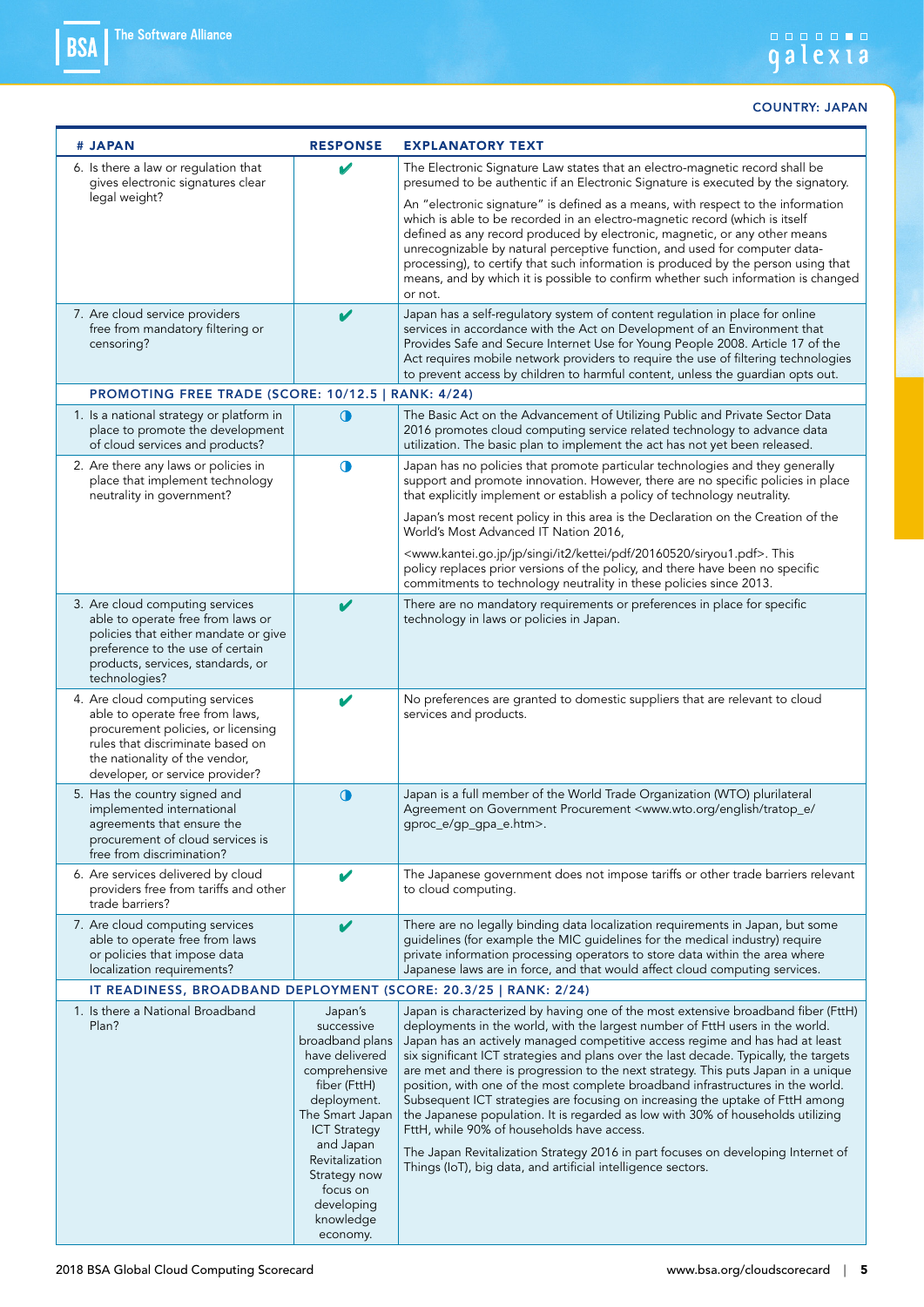| # JAPAN |                                                                                                              | <b>RESPONSE</b>       | <b>EXPLANATORY TEXT</b>                                                                                                                                                                                                                                                                                                                                                                                                                                                                                                                        |
|---------|--------------------------------------------------------------------------------------------------------------|-----------------------|------------------------------------------------------------------------------------------------------------------------------------------------------------------------------------------------------------------------------------------------------------------------------------------------------------------------------------------------------------------------------------------------------------------------------------------------------------------------------------------------------------------------------------------------|
|         | 2. Is the National Broadband Plan<br>being effectively implemented?                                          |                       | Implementation is completed in the sense that Japan has achieved ubiquitous<br>broadband.                                                                                                                                                                                                                                                                                                                                                                                                                                                      |
|         |                                                                                                              |                       | Japan has one of the most advanced and largest broadband markets in the<br>world. Japan has focused investment on FttH and on cable to a lesser extent. The<br>faster speeds afforded by these technology platforms has seen both increase in<br>popularity at the expense of DSL, with FttH representing almost two-thirds of total<br>fixed broadband subscriptions. Japan has also been an early adopter of triple-play<br>models which provide TV, broadband Internet, and voice telephony as packaged<br>services from a single provider. |
|         |                                                                                                              |                       | <www.budde.com.au japan-telecoms-mobile-broadband-and-digital-<br="" research="">Media-Statistics-and-Analyses&gt;</www.budde.com.au>                                                                                                                                                                                                                                                                                                                                                                                                          |
|         | 3. Are there laws or policies that<br>regulate "net neutrality"?                                             | Limited<br>regulation | Japan has had a hybrid approach to promoting and regulating net neutrality,<br>which includes a statement of acceptable practices from the relevant minister and<br>pro-competitive regulation. The Ministry of Internal Affairs and Communications<br>released a net neutrality report in 2007. The report discusses the fair allocation of<br>network development costs and fair access to the network by telecommunications<br>operators, including content providers.                                                                      |
|         |                                                                                                              |                       | A guideline for "packet shaping" was issued in May 2008, which allows packet<br>shaping in exceptional circumstances.                                                                                                                                                                                                                                                                                                                                                                                                                          |
|         | 4. Base Indicators                                                                                           |                       |                                                                                                                                                                                                                                                                                                                                                                                                                                                                                                                                                |
|         | 4.1. Population (millions) (2015)                                                                            | 127                   | In 2015, the population of Japan decreased by -0.1%.                                                                                                                                                                                                                                                                                                                                                                                                                                                                                           |
|         | • Total for all countries in this<br>scorecard: 4,700 million                                                |                       | [International Telecommunication Union (ITU), World Telecommunication/<br>ICT Indicators Database (Dec. 2016) <www.itu.int <br="" en="" itu-d="" pages="" statistics="">publications/wtid.aspx&gt;]</www.itu.int>                                                                                                                                                                                                                                                                                                                              |
|         | 4.2. Urban Population (%) (2015)                                                                             | 93%                   | In 2015, the urban population of Japan increased by 0.5%.                                                                                                                                                                                                                                                                                                                                                                                                                                                                                      |
|         | • Average for all countries in this<br>scorecard: 73%                                                        |                       | [World Bank, Data Catalog, Indicators, Urban Population (Jan. 2017) < data.<br>worldbank.org/indicator/SP.URB.TOTL.IN.ZS>]                                                                                                                                                                                                                                                                                                                                                                                                                     |
|         | 4.3. Number of Households (millions)                                                                         | 47                    | In 2015, the number of households in Japan decreased by -0.1%.                                                                                                                                                                                                                                                                                                                                                                                                                                                                                 |
| (2015)  | • Total for all countries in this<br>scorecard: 1,249 million                                                |                       | [International Telecommunication Union (ITU), World Telecommunication/<br>ICT Indicators Database (Dec. 2016) <www.itu.int <br="" en="" itu-d="" pages="" statistics="">publications/wtid.aspx&gt;]</www.itu.int>                                                                                                                                                                                                                                                                                                                              |
|         | 4.4. Population Density (people per                                                                          | 348                   | In 2015, the population density of Japan decreased by 0.1%.                                                                                                                                                                                                                                                                                                                                                                                                                                                                                    |
|         | square km) (2015)<br>• Average for all countries in this<br>scorecard: 471                                   |                       | [World Bank, Data Catalog, Indicators, Population Density (Jan. 2017) <data.<br>worldbank.org/indicator/EN.POP.DNST&gt;]</data.<br>                                                                                                                                                                                                                                                                                                                                                                                                            |
|         | 4.5. Per Capita GDP (US\$ 2015)<br>• Average for all countries in this<br>scorecard: US\$ 22,649             | \$32,477              | In 2015, the per capita GDP for Japan increased by 0.5% to US\$ 32,477. This was<br>above the five-year compound annual growth rate (CAGR) from 2010-2015 of<br>$-5.4\%$                                                                                                                                                                                                                                                                                                                                                                       |
|         |                                                                                                              |                       | This ranks Japan 8th for value of per capita GDP and 24th for growth (CAGR) for<br>this indicator in this scorecard.                                                                                                                                                                                                                                                                                                                                                                                                                           |
|         |                                                                                                              |                       | [World Bank, Data Catalog, Indicators: GDP Per Capita, Current US\$ (Jan. 2017)<br><data.worldbank.org indicator="" ny.gdp.pcap.cd=""> and GDP Growth, Annual %<br/>(Jan. 2017) &lt; data.worldbank.org/indicator/NY.GDP.MKTP.KD.ZG&gt;]</data.worldbank.org>                                                                                                                                                                                                                                                                                  |
|         | 4.6. ICT Service Exports (billions of US\$)<br>(2015)<br>• Total for all countries in this                   | \$37                  | In 2015, the value of ICT service exports for Japan decreased by 8.8% to US\$<br>37.12 billion. This was below the five-year compound annual growth rate (CAGR)<br>from 2010-2015 of 2.1%.                                                                                                                                                                                                                                                                                                                                                     |
|         | scorecard: US\$ 978 billion                                                                                  |                       | This ranks Japan 8th for value of ICT service exports and 24th for growth (CAGR)<br>for this indicator in this scorecard.                                                                                                                                                                                                                                                                                                                                                                                                                      |
|         |                                                                                                              |                       | [World Bank, Data Catalog, Indicators: ICT Service Exports US\$ (Jan. 2017) <data.<br>worldbank.org/indicator/BX.GSR.CCIS.CD&gt;]</data.<br>                                                                                                                                                                                                                                                                                                                                                                                                   |
|         | 4.7. Personal Computers (% of<br>households) (2015)<br>• Average for all countries in this<br>scorecard: 63% | 80%                   | In 2015, 79.7% of households in Japan had personal computers. This is an<br>increase of 0.4% since 2014 and ranks Japan 35th out of 236 countries surveyed.<br>The growth from 2014 is above the five-year compound annual growth rate<br>(CAGR) from 2010 to 2015 of -0.9%.                                                                                                                                                                                                                                                                   |
|         |                                                                                                              |                       | This ranks Japan 8th for the number of personal computers (as a % of households)<br>and 23rd for growth (CAGR) for this indicator in this scorecard.                                                                                                                                                                                                                                                                                                                                                                                           |
|         |                                                                                                              |                       | [International Telecommunication Union (ITU), World Telecommunication/<br>ICT Indicators Database (Dec. 2016) <www.itu.int <br="" en="" itu-d="" pages="" statistics="">publications/wtid.aspx&gt;]</www.itu.int>                                                                                                                                                                                                                                                                                                                              |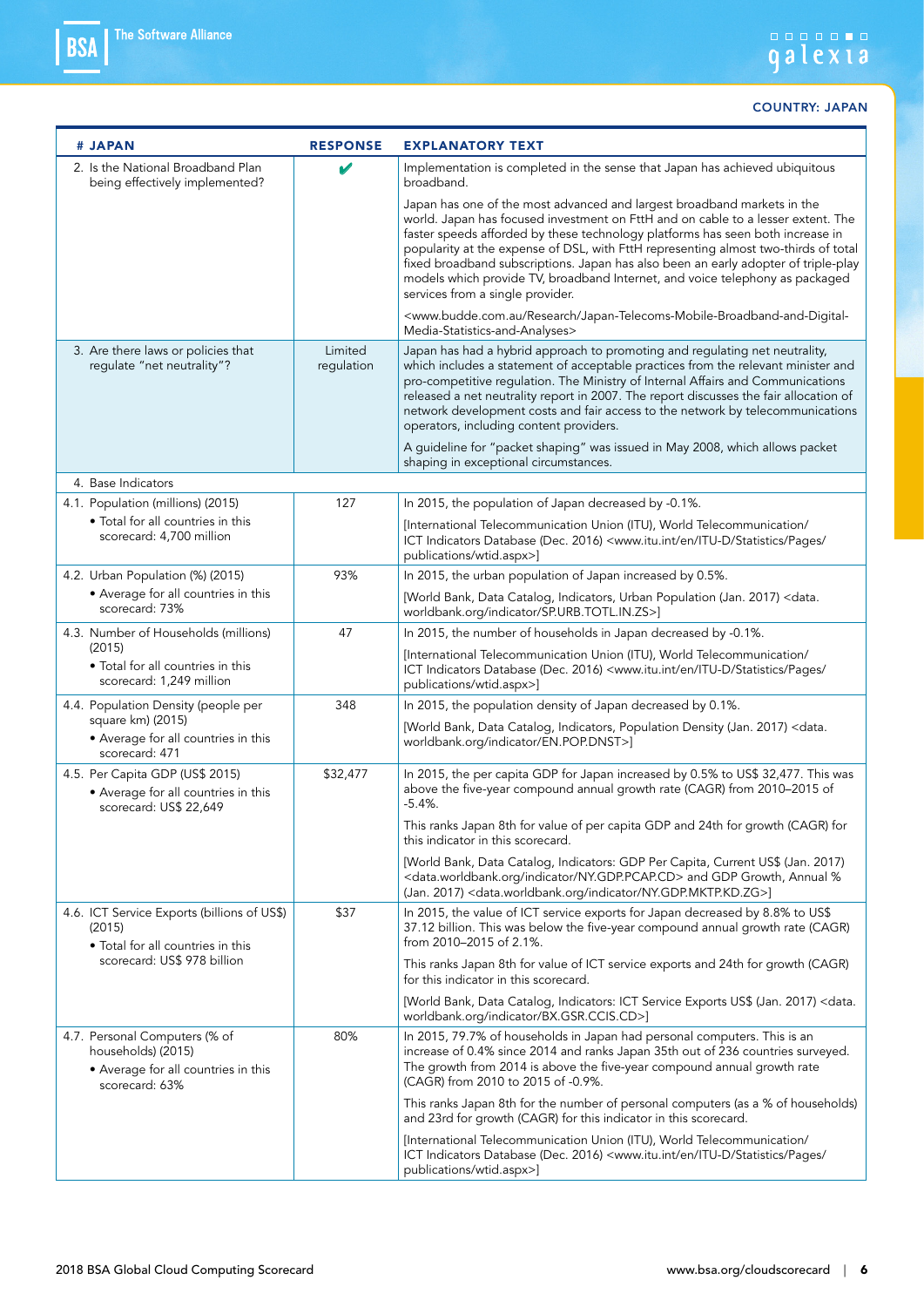### 

| # JAPAN                                                                                                                                | <b>RESPONSE</b> | <b>EXPLANATORY TEXT</b>                                                                                                                                                                                                                                                                                    |  |
|----------------------------------------------------------------------------------------------------------------------------------------|-----------------|------------------------------------------------------------------------------------------------------------------------------------------------------------------------------------------------------------------------------------------------------------------------------------------------------------|--|
| 5. IT and Network Readiness Indicators                                                                                                 |                 |                                                                                                                                                                                                                                                                                                            |  |
| 5.1. ITU ICT Development Index (IDI)<br>(2016)<br>(score is out of 10 and covers 175                                                   | 8.37            | Japan's ITU ICT Development Index (IDI) for 2016 is 8.37 (out of 10), resulting in<br>a rank of 10th (out of 175 economies). The 2016 IDI for Japan increased by 1.1%,<br>and the IDI ranking improved by 1 from a rank of 11th since 2015.                                                                |  |
| countries)<br>• Average for all countries in this                                                                                      |                 | This ranks Japan 3rd in the ITU ICT Development Index and 22nd for growth<br>(CAGR) for this indicator in this scorecard.                                                                                                                                                                                  |  |
| scorecard: 6.58                                                                                                                        |                 | [International Telecommunication Union (ITU), Measuring the Information Society<br>(Dec. 2016) <www.itu.int 2016="" idi="" itu-d="" net4="">]</www.itu.int>                                                                                                                                                |  |
| 5.2. World Economic Forum Networked<br>Readiness Index (NRI) (2016)<br>(score is out of 7 and covers 139<br>countries)                 | 5.65            | Japan has a Networked Readiness Index (NRI) score of 5.65 (out of 7), resulting<br>in a rank of 10th (out of 139 economies) and a rank of 9th (out of 32) in the High<br>income: OECD grouping of economies. The 2016 NRI for Japan increased by<br>0.8% and the ranking has remained the same since 2015. |  |
| • Average for all countries in this<br>scorecard: 4.77                                                                                 |                 | This ranks Japan 4th in the ITU ICT Development Index and 21st for growth<br>(CAGR) for this indicator in this scorecard.                                                                                                                                                                                  |  |
|                                                                                                                                        |                 | [World Economic Forum, Global Information Technology Report (2016) <reports.<br>weforum.org/global-information-technology-report-2016&gt;]</reports.<br>                                                                                                                                                   |  |
| 6. Internet Users and International Bandwidth                                                                                          |                 |                                                                                                                                                                                                                                                                                                            |  |
| 6.1. Internet Users (millions) (2015)<br>• Total for all countries in this<br>scorecard: 2,330 million                                 | 115             | [International Telecommunication Union (ITU), World Telecommunication/<br>ICT Indicators Database (Dec. 2016) <www.itu.int <br="" en="" itu-d="" pages="" statistics="">publications/wtid.aspx&gt;]</www.itu.int>                                                                                          |  |
| 6.2. Internet Users (% of population)<br>(2015)<br>• Average for all countries in this<br>scorecard: 67%                               | 91%             | In 2015, 91% of the population in Japan used the Internet, resulting in a ranking<br>of 17th out of 236 countries surveyed by the ITU. This is an increase of 2.2%<br>since 2014 and is below the five-year compound annual growth rate (CAGR) from<br>2010-2015 of 3.1%.                                  |  |
|                                                                                                                                        |                 | This ranks Japan 2nd in the proportion of the population using the Internet and<br>15th for growth (CAGR) for this indicator in this scorecard.                                                                                                                                                            |  |
|                                                                                                                                        |                 | [International Telecommunication Union (ITU), World Telecommunication/<br>ICT Indicators Database (Dec. 2016) <www.itu.int <br="" en="" itu-d="" pages="" statistics="">publications/wtid.aspx&gt;]</www.itu.int>                                                                                          |  |
|                                                                                                                                        |                 | Note: There may be some variations as to how countries calculate this. Some<br>countries base this upon all or part of the population - such as between 16 and<br>72 years of age.                                                                                                                         |  |
| 6.3. International Internet Bandwidth<br>(total gigabits per second (Gbps)<br>per country) (2015)<br>· Total for all countries in this | 7,411           | Japan has increased its international Internet bandwidth by 33% since 2014 to<br>7,411 Gbps and is ranked 5 out of 236 countries surveyed by the ITU. The growth<br>from 2014 is below the five-year compound annual growth rate (CAGR) from<br>2009-2014 of 36.5%.                                        |  |
| scorecard: 117,736 Gbps                                                                                                                |                 | This ranks Japan 4th for total international Internet bandwidth and 8th for growth<br>(CAGR) for this indicator in this scorecard.                                                                                                                                                                         |  |
|                                                                                                                                        |                 | [International Telecommunication Union (ITU), World Telecommunication/<br>ICT Indicators Database (Dec. 2016) <www.itu.int <br="" en="" itu-d="" pages="" statistics="">publications/wtid.aspx&gt;]</www.itu.int>                                                                                          |  |
| 6.4. International Internet Bandwidth<br>(bits per second (bps) per Internet<br>user) (2015)                                           | 64,180          | The international Internet bandwidth (per Internet user) of Japan has increased by<br>31% since 2014. The growth from 2014 is below the five-year compound annual<br>growth rate (CAGR) from 2010-2015 of 32.5%.                                                                                           |  |
| • Average for all countries in this<br>scorecard: 97,747 bps                                                                           |                 | This ranks Japan 13th for international Internet bandwidth per user and 5th for<br>growth (CAGR) for this indicator in this scorecard.                                                                                                                                                                     |  |
|                                                                                                                                        |                 | [International Telecommunication Union (ITU), World Telecommunication/<br>ICT Indicators Database (Dec. 2016) <www.itu.int <br="" en="" itu-d="" pages="" statistics="">publications/wtid.aspx&gt;]</www.itu.int>                                                                                          |  |
| 7. Fixed Broadband                                                                                                                     |                 |                                                                                                                                                                                                                                                                                                            |  |
| 7.1. Fixed Broadband Subscriptions<br>(millions) (2015)<br>• Total for all countries in this<br>scorecard: 697 million                 | 39              | Japan has increased the number of fixed broadband subscribers by 3% since 2014<br>to 38.88 million, and is ranked 3rd out of 236 countries surveyed by the ITU. The<br>growth from 2014 is close to the five-year compound annual growth rate (CAGR)<br>from 2010-2015 of 2.7%.                            |  |
|                                                                                                                                        |                 | This ranks Japan 3rd for the number of fixed broadband subscriptions and 22nd<br>for growth (CAGR) for this indicator in this scorecard.                                                                                                                                                                   |  |
|                                                                                                                                        |                 | [International Telecommunication Union (ITU), World Telecommunication/<br>ICT Indicators Database (Dec. 2016) <www.itu.int <br="" en="" itu-d="" pages="" statistics="">publications/wtid.aspx&gt;]</www.itu.int>                                                                                          |  |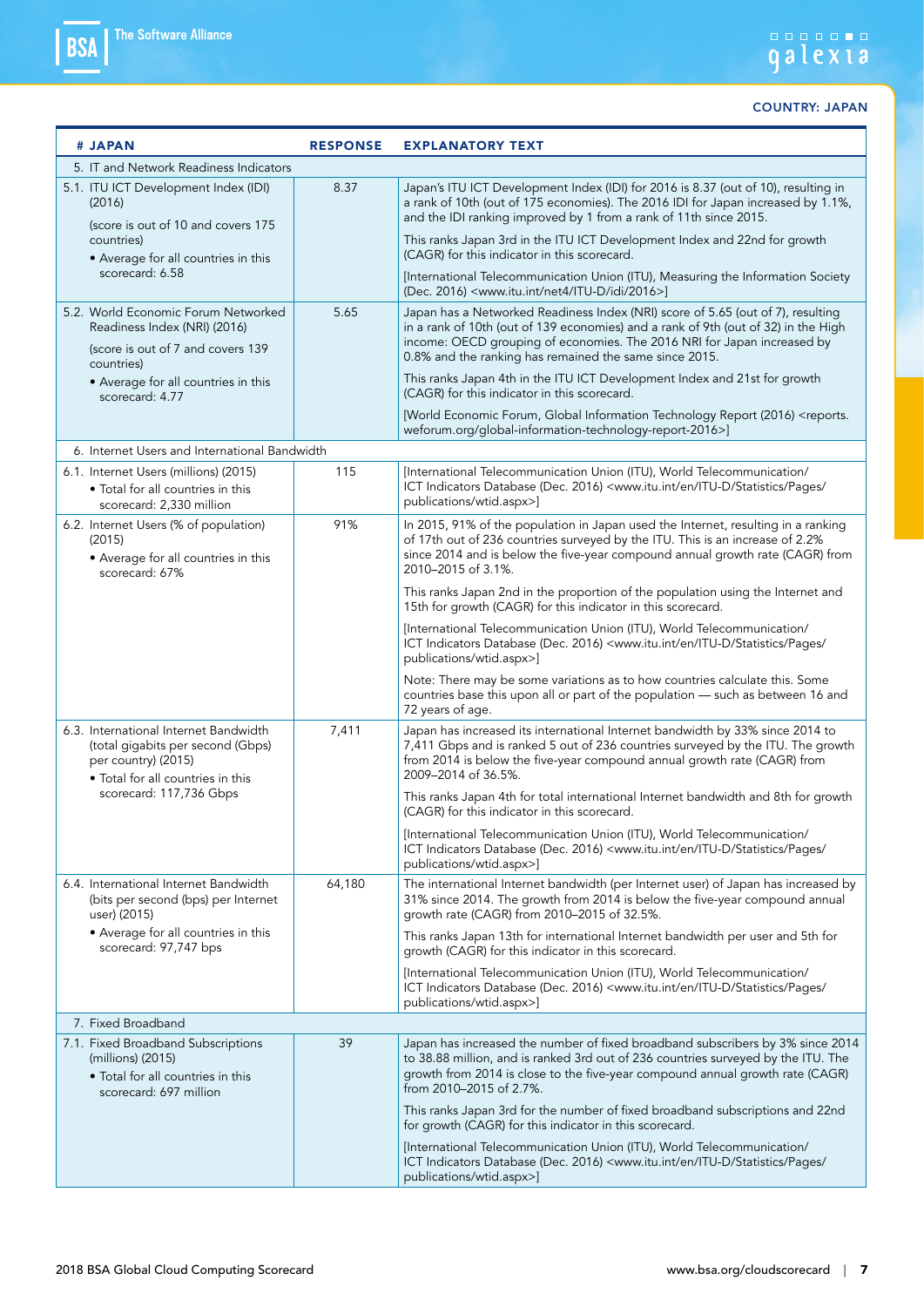| # JAPAN                                                                                                                     | <b>RESPONSE</b> | <b>EXPLANATORY TEXT</b>                                                                                                                                                                                                                                                                                                                                                                                                                                           |
|-----------------------------------------------------------------------------------------------------------------------------|-----------------|-------------------------------------------------------------------------------------------------------------------------------------------------------------------------------------------------------------------------------------------------------------------------------------------------------------------------------------------------------------------------------------------------------------------------------------------------------------------|
| 7.2. Fixed Broadband Subscriptions<br>(% of households) (2015)<br>• Average for all countries in this<br>scorecard: 63%     | 83%             | [International Telecommunication Union (ITU), World Telecommunication/<br>ICT Indicators Database (Dec. 2016) <www.itu.int <br="" en="" itu-d="" pages="" statistics="">publications/wtid.aspx&gt;]<br/>Note: This may be skewed by business usage in some countries.</www.itu.int>                                                                                                                                                                               |
| 7.3. Fixed Broadband Subscriptions<br>(% of population) (2015)<br>• Average for all countries in this<br>scorecard: 21%     | 31%             | Japan has increased its fixed broadband subscriptions (as a % of the population)<br>by 3% since 2014, which is above the five-year compound annual growth rate<br>(CAGR) from 2010–2015 of 2.7%. This ranks Japan 33rd out of 236 countries<br>surveyed by the ITU.                                                                                                                                                                                               |
|                                                                                                                             |                 | This ranks Japan 7th for the number of fixed broadband subscriptions (as a % of<br>the population) and 21st for growth (CAGR) for this indicator in this scorecard.                                                                                                                                                                                                                                                                                               |
|                                                                                                                             |                 | [International Telecommunication Union (ITU), World Telecommunication/<br>ICT Indicators Database (Dec. 2016) <www.itu.int <br="" en="" itu-d="" pages="" statistics="">publications/wtid.aspx&gt;]</www.itu.int>                                                                                                                                                                                                                                                 |
|                                                                                                                             |                 | The OECD figures below present a breakdown of the type of fixed broadband<br>connections in Japan as of June 2016.                                                                                                                                                                                                                                                                                                                                                |
|                                                                                                                             |                 | In the OECD, Japan was ranked 19th (out of 35) for fixed broadband subscribers<br>as a percentage of population [OECD Broadband Subscribers (Feb. 2017) <www.<br>oecd.org/sti/broadband&gt;]<br/><math>\bullet</math> DSL: 2.4%<br/><math>\bullet</math> Cable: 5.4%<br/><math>\bullet</math> Fiber/LAN: 22.4%<br/>• Satellite: 0.0%</www.<br>                                                                                                                    |
|                                                                                                                             |                 | • Fixed wireless: 0.0%                                                                                                                                                                                                                                                                                                                                                                                                                                            |
|                                                                                                                             |                 | Total: 30.2% (38.2 million subscriptions). The OECD average total for June 2016<br>was 29.8%.                                                                                                                                                                                                                                                                                                                                                                     |
|                                                                                                                             |                 | This reflects an increase in fiber connections and consequential decrease in DSL,<br>cable, and fixed wireless.                                                                                                                                                                                                                                                                                                                                                   |
|                                                                                                                             |                 | The fixed broadband growth for the June 2015-2016 period was 3.12% (ranked<br>18 out of 35 for growth), just below the OECD average growth of 3.42%.                                                                                                                                                                                                                                                                                                              |
|                                                                                                                             |                 | In Japan, fiber makes up 74.1% of fixed broadband subscriptions (ranked 1 out<br>of 35), well above the OECD average of 20.1%. Japan and Korea dominate the<br>share of fiber connections in the OECD, with each having almost twice the level of<br>penetration of any other country in the OECD. The growth in fiber subscriptions<br>for the June 2015–2016 period was 4.82% (ranking Japan 34 out of 35 for growth)<br>well below the OECD average of 15.94%. |
|                                                                                                                             |                 | Note: From July 2015 OECD adjusted its definitions of fixed and mobile<br>broadband by transferring the categories Satellite and Fixed Wireless from Mobile<br>to Fixed Broadband.                                                                                                                                                                                                                                                                                |
|                                                                                                                             |                 | Note: Fiber subscriptions data includes FttH, FttP, and FttB, and excludes FTTC.                                                                                                                                                                                                                                                                                                                                                                                  |
|                                                                                                                             |                 | Note: There may be minor variations in the ITU and OECD subscriber totals due<br>to definition or timing differences.                                                                                                                                                                                                                                                                                                                                             |
| 7.4. Fixed Broadband Subscriptions<br>(% of Internet users) (2015)<br>• Average for all countries in this<br>scorecard: 29% | 34%             | [International Telecommunication Union (ITU), World Telecommunication/<br>ICT Indicators Database (Dec. 2016) <www.itu.int <br="" en="" itu-d="" pages="" statistics="">publications/wtid.aspx&gt;]</www.itu.int>                                                                                                                                                                                                                                                 |
| 7.5. Average Broadband Data<br>Connection Speed (total megabits                                                             | 20              | In Japan the Q1 2017 average broadband data connection speed was 20.17 Mbps<br>and is ranked 8th out of 239 countries measured by Akamai.                                                                                                                                                                                                                                                                                                                         |
| per second (Mbps) per country)<br>(Q1 2017)                                                                                 |                 | This ranks Japan 3rd for average broadband data connection speed in this<br>scorecard.                                                                                                                                                                                                                                                                                                                                                                            |
| • Average for all countries in this<br>scorecard: 12 Mbps                                                                   |                 | Additional connection metrics for Q1 2017 in Japan include:                                                                                                                                                                                                                                                                                                                                                                                                       |
| • Average peak for all countries in<br>this scorecard: 70 Mbps                                                              |                 | • Average peak broadband connection speed: 94.53 Mbps (ranked 15th globally<br>and 4th in this scorecard)                                                                                                                                                                                                                                                                                                                                                         |
|                                                                                                                             |                 | • Above 4 Mbps: 93% (ranked 32nd globally and 4th in this scorecard)                                                                                                                                                                                                                                                                                                                                                                                              |
|                                                                                                                             |                 | • Above 10 Mbps: 73% (ranked 4th globally and 2nd in this scorecard)                                                                                                                                                                                                                                                                                                                                                                                              |
|                                                                                                                             |                 | • Above 15 Mbps: 52% (ranked 6th globally and 2nd in this scorecard)<br>• Above 25 Mbps: 25% (ranked 8th globally and 3rd in this scorecard)                                                                                                                                                                                                                                                                                                                      |
|                                                                                                                             |                 | [Akamai, The State of the Internet (1st Quarter, 2017) <www.akamai.com <br="" en="" us="">about/our-thinking/state-of-the-internet-report/&gt;]</www.akamai.com>                                                                                                                                                                                                                                                                                                  |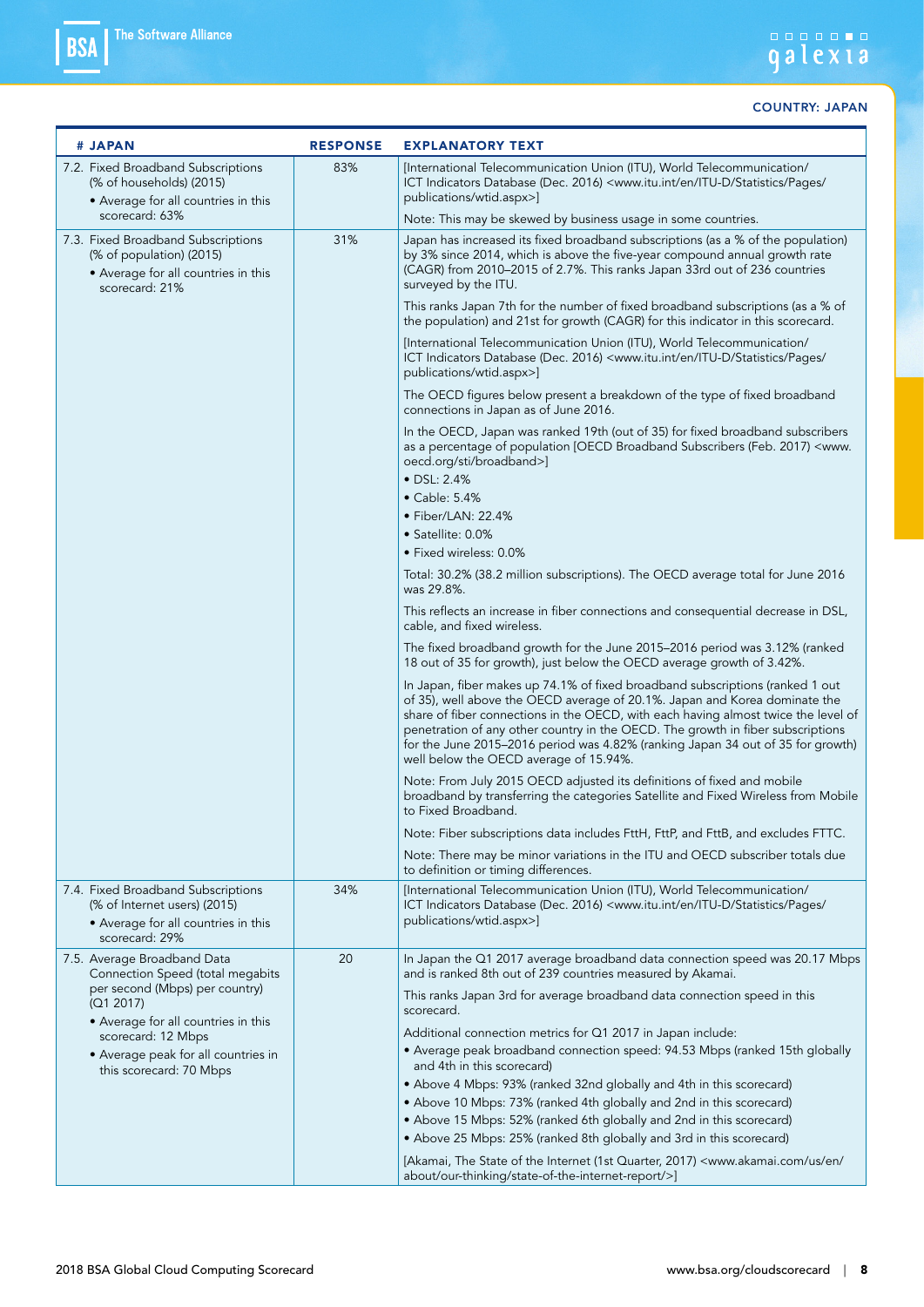# andon a

| # JAPAN                                                                                                                  | <b>RESPONSE</b> | <b>EXPLANATORY TEXT</b>                                                                                                                                                                                                                                                                                                 |
|--------------------------------------------------------------------------------------------------------------------------|-----------------|-------------------------------------------------------------------------------------------------------------------------------------------------------------------------------------------------------------------------------------------------------------------------------------------------------------------------|
| 8. Fiber-to-the-home/building (FttX)                                                                                     |                 |                                                                                                                                                                                                                                                                                                                         |
| 8.1. Fiber-to-the-home/building (FttX)<br>Internet Subscriptions (millions)                                              | 27.9            | Japan has increased the number of FttX subscribers by 5% since 2014 to 27.873<br>million, and is ranked 2nd out of 236 countries surveyed by the ITU.                                                                                                                                                                   |
| (2015)<br>• Total for all countries in this<br>scorecard: 258 million                                                    |                 | This ranks Japan 2nd for the number of FttX subscriptions and 19th for growth<br>(from 2014) for this indicator in this scorecard.                                                                                                                                                                                      |
|                                                                                                                          |                 | [International Telecommunication Union (ITU), World Telecommunication/<br>ICT Indicators Database (Dec. 2016) <www.itu.int <br="" en="" itu-d="" pages="" statistics="">publications/wtid.aspx&gt;]</www.itu.int>                                                                                                       |
| 8.2. Proportion of Fiber-to-the-<br>home/building (FttX) Internet                                                        | 59.2%           | Japan has increased the proportion of FttX subscribers to households by 5% (since<br>2014) to 59.21%.                                                                                                                                                                                                                   |
| Subscriptions (% of households)<br>(2015)                                                                                |                 | This ranks Japan 3rd for the proportion of FttX subscriptions to households and<br>19th for growth (from 2014) for this indicator in this scorecard.                                                                                                                                                                    |
| • Average for all countries in this<br>scorecard: 18%                                                                    |                 | [International Telecommunication Union (ITU), World Telecommunication/<br>ICT Indicators Database (Dec. 2016) <www.itu.int <br="" en="" itu-d="" pages="" statistics="">publications/wtid.aspx&gt;]</www.itu.int>                                                                                                       |
|                                                                                                                          |                 | Note: This may be skewed by business usage in some countries.                                                                                                                                                                                                                                                           |
| 8.3. Proportion of Fiber-to-the-<br>home/building (FttX) Internet                                                        | 71.7%           | Japan has increased the proportion of FttX subscribers to fixed broadband<br>subscribers by 5% (since 2014) to 71.69%.                                                                                                                                                                                                  |
| Subscriptions (% of fixed<br>broadband subscriptions) (2015)                                                             |                 | This ranks Japan 1st for the proportion of FttX subscriptions to fixed broadband<br>subscriptions and 19th for growth (from 2014) for this indicator in this scorecard.                                                                                                                                                 |
| • Average for all countries in this<br>scorecard: 23%                                                                    |                 | [International Telecommunication Union (ITU), World Telecommunication/<br>ICT Indicators Database (Dec. 2016) <www.itu.int <br="" en="" itu-d="" pages="" statistics="">publications/wtid.aspx&gt;]</www.itu.int>                                                                                                       |
| 9. Mobile Broadband                                                                                                      |                 |                                                                                                                                                                                                                                                                                                                         |
| 9.1. Mobile Cellular Subscriptions<br>(millions) (2015)<br>• Total for all countries in this<br>scorecard: 4,823 million | 160             | In 2015, Japan increased the number of mobile cellular subscriptions by 3.4%<br>since 2014, which is below the five-year compound annual growth rate (CAGR)<br>from 2010-2015 of 5.4%. Japan is ranked 7th out of 236 countries surveyed by the<br>ITU. The number of subscriptions account for 127% of the population. |
|                                                                                                                          |                 | This ranks Japan 7th for the number of mobile cellular subscriptions and 10th for<br>growth (CAGR) for this indicator in this scorecard.                                                                                                                                                                                |
|                                                                                                                          |                 | [International Telecommunication Union (ITU), World Telecommunication/<br>ICT Indicators Database (Dec. 2016) <www.itu.int <br="" en="" itu-d="" pages="" statistics="">publications/wtid.aspx&gt;]</www.itu.int>                                                                                                       |
|                                                                                                                          |                 | Note: This figure may be inflated due to multiple subscriptions per head of<br>population, but excludes dedicated mobile broadband devices (such as 3G data<br>cards, tablets, etc.).                                                                                                                                   |
| 9.2. Number of Active Mobile<br>Broadband Subscriptions (millions)<br>(2015)<br>• Total for all countries in this        | 162             | In 2015, Japan has increased the number of active mobile broadband<br>subscriptions by 4%, which is below the five-year compound annual growth<br>rate (CAGR) from 2010-2015 of 7.8%. Japan is ranked 4th out of 236 countries<br>surveyed by the ITU.                                                                  |
| scorecard: 2,506 million                                                                                                 |                 | This ranks Japan 4th for the number of active mobile broadband subscriptions and<br>22nd for growth (CAGR) for this indicator in this scorecard.                                                                                                                                                                        |
|                                                                                                                          |                 | [International Telecommunication Union (ITU), World Telecommunication/<br>ICT Indicators Database (Dec. 2016) <www.itu.int <br="" en="" itu-d="" pages="" statistics="">publications/wtid.aspx&gt;]</www.itu.int>                                                                                                       |